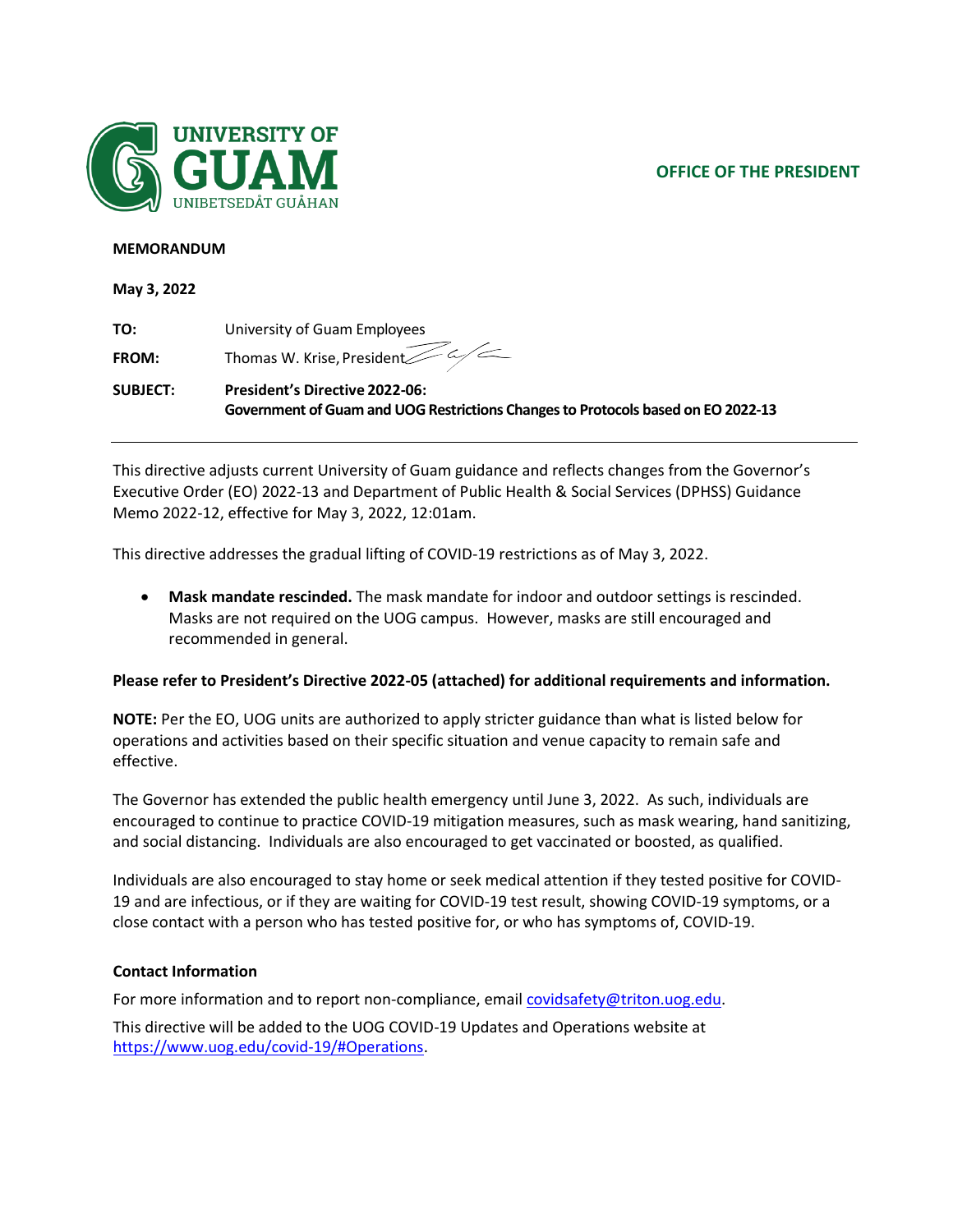# **OFFICE OF THE PRESIDENT**



#### **MEMORANDUM**

**April 19, 2022**

| TO:          | University of Guam Employees                        |
|--------------|-----------------------------------------------------|
| <b>FROM:</b> | Thomas W. Krise, President $\overline{\mathscr{L}}$ |

**SUBJECT: President's Directive 2022-05: Government of Guam and UOG Restriction Changes to Protocols**

This directive adjusts current University of Guam guidance and reflects changes from the Governor's Executive Order (EO) 2022-09 and Department of Public Health & Social Services (DPHSS) Guidance Memo 2022-11, Amendment 02, effective for April 19, 2022, 12:01am.

As a reminder, Guam is still under a Public Health Emergency. While the lifting or loosening of many restrictions are being implemented to bring the island back to "normalcy", everyone is expected to remain prudent and diligent in every activity planned.

**NOTE:** Per the EO, UOG units are authorized to apply stricter guidance than what is listed below for operations and activities based on their specific situation and venue capacity to remain safe and effective.

### **This directive addresses the gradual lifting of COVID-19 restrictions as of April 19, 2022:**

- **Social Distancing for indoors and outdoors is rescinded.** UOG adopts this guidance. UOG units are authorized to apply social distancing restrictions for operations or activities based on specific situations and venue capacity for the duration of the public health emergency as noted in the EO.
- **COVID-19 numerical restrictions for Congregations and Social Gatherings for both indoor and outdoor activities are rescinded.** UOG adopts this guidance. However, UOG units are authorized to apply numerical restrictions for operations or activities based on specific situations and venue capacity as noted in the EO.
- **Prohibitions from attending or participating in Congregations and Social Gatherings.** Individuals are prohibited from attending or participating in Congregations and Social Gatherings if they test positive for COVID-19 and are infectious, or if they are waiting for COVID-19 test results, showing COVID-19 symptoms, or a close contact with a person who has tested positive for, or who has symptoms of, COVID-19. UOG adopts this guidance to include all UOG areas of operations and events. Personnel rules and regulations apply for sick or other leave status. Supervisors have the authority to authorize teleworking on a case by case basis while the pandemic emergency is in effect.
- **Mask mandate.** Mask wearing requirements for outdoor settings is rescinded and is optional. Mask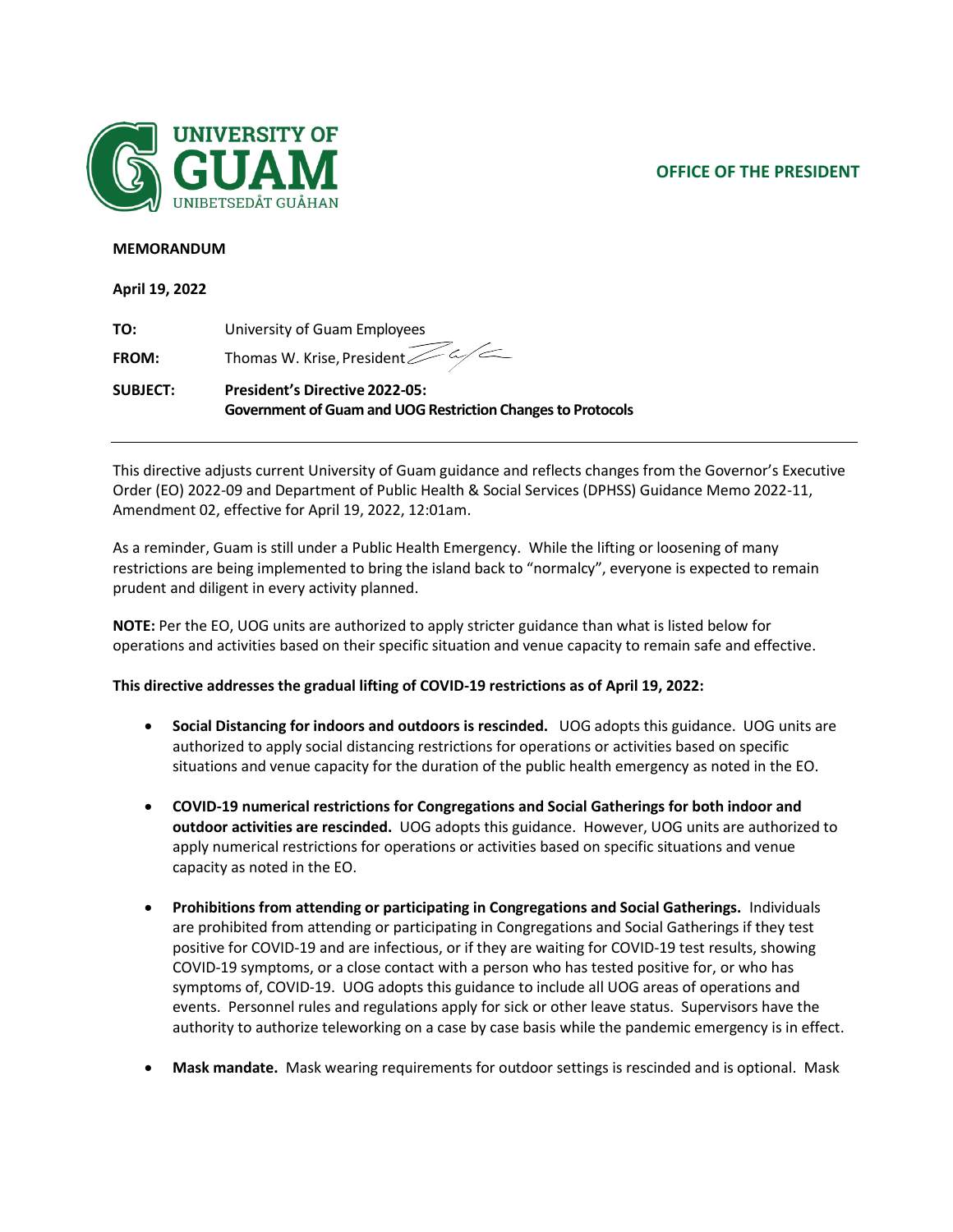### **OFFICE OF THE PRESIDENT SUBJECT: President's Directive 2022-05: Government of Guam and UOG Restriction Changes to Protocols**

wearing for indoors settings remain required.

- o **Outdoors**. UOG adopts this guidance on University property. Individuals may continue to wear masks outdoors if they choose to do so.
- o **Indoors**. UOG adopts this guidance. When indoors, individuals ages two years and older must wear masks which cover the nose and mouth, except when:
	- Actively eating or drinking.
	- Engaging in physical activities, such as exercise or sports.
	- A mask would create a risk to an individual's health, safety, or job duty, such as during live singing performances, playing wind instruments, and similar activities.
	- All individuals must wear a face mask that covers the nose and mouth when not actively participating in an athletic activity.

**NOTE** that by May 3, 2022, should the Governor and DPHSS rescind the mask mandate for indoor settings, UOG will adopt this guidance, subject to further details and guidance from DPHSS. UOG recommends individuals continue to wear masks as they feel appropriate, while under the public health emergency.

- **Cleaning, Disinfecting, and hand washing.** These protocols of cleaning, disinfecting, and hand washing remain in effect for all UOG operations and activities on or off-campus. All UOG units are responsible to maintain adequate supplies and materials.
- **Signage.** Protocols for signage throughout facilities and events remain in effect for all UOG operations and activities on or off-campus.

#### **President's Directive 2022-05 additional directives:**

- **Food and snacks in UOG operations, classes, events.** UOG rescinds the prohibition of food and beverages for consumption in classrooms, labs, or office breakrooms. However, see requirement for mask wearing for indoors activities. Everyone is still encouraged to eat or drink in designated areas, with social distancing, as appropriate.
- **Requests for UOG face-to-face activities during COVID-19 is rescinded.** UOG units are no longer required to request for the authorization of face-to-face activities for UOG events or activities. Deans and directors are expected to apply the appropriate guidance for all UOG events (on or off-campus) and activities and the use of UOG facilities.
- **Vaccinations and Boosters.** All employees are still highly encouraged to get vaccinated or boosted for those qualified, especially if at risk.
- **Official Travel.** The prohibition on official travel remains rescinded. Official travel must consider the enroute requirements, requirements at the destination, and requirements upon return at the time of travel to ensure it is feasible and authorized for the round trip to occur safely and without undue delays.